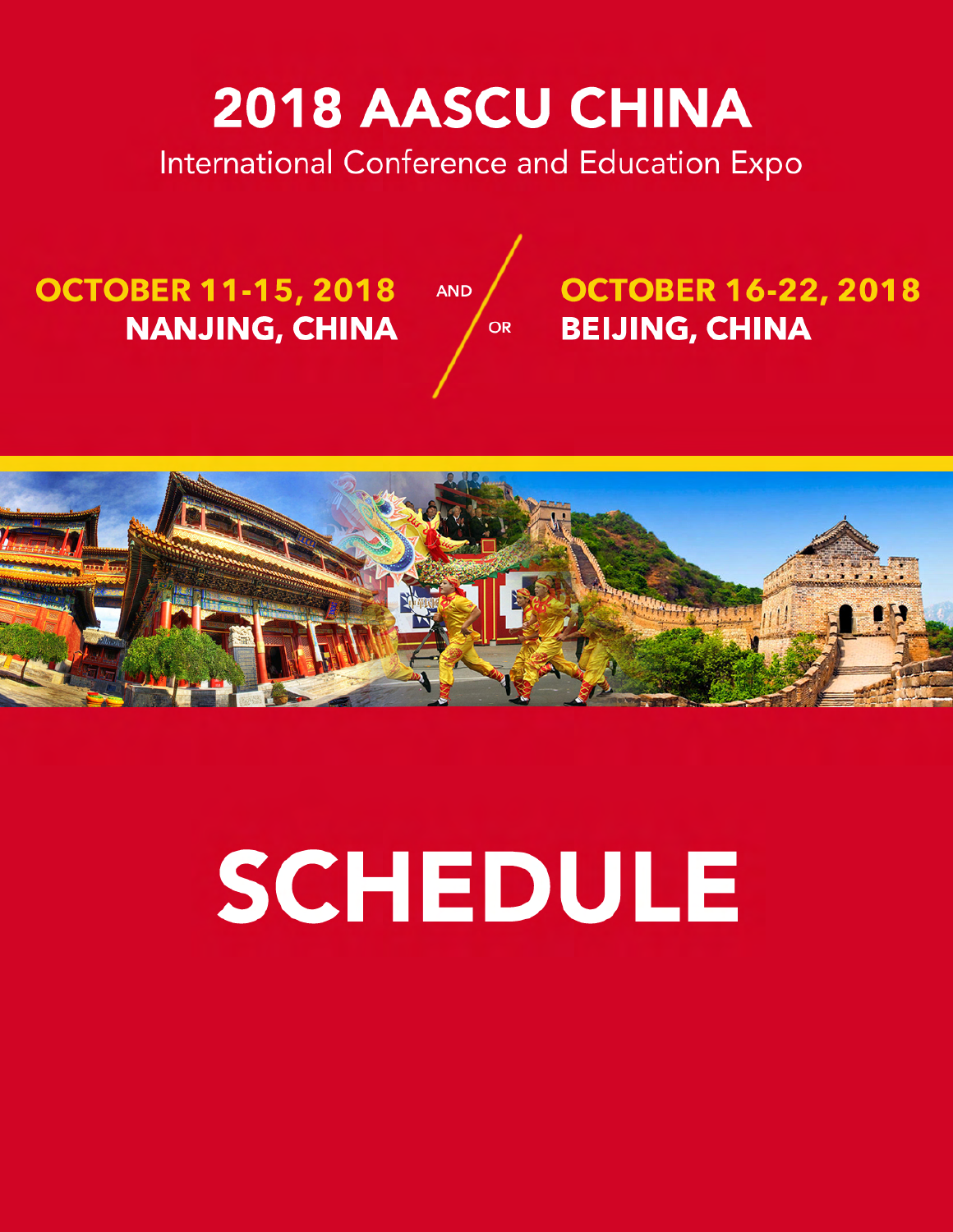NANJING (OCTOBER 11-15, 2018) | BEIJING (OCTOBER 16-22, 2018)

#### Nanjing (October 11-15)

October 11 (Thurs.) Depart the United States

October 12 (Fri.) Arrive in Beijing

October 13 (Sat.) Morning fast train to Nanjing Participation in Nanjing Institute of Industrial Technology (NIIT) event

October 14 (Sun.) NIIT Symposium

October 15 (Mon.) Morning fast train back to Beijing

#### Beijing (October 16-22)

October 14 (Sun.) Depart United States (if not participating in Nanjing events)

October 15 (Mon.) Arrive in Beijing

October 16 (Tue.) Morning: AASCU Briefing (mandatory for all participants) Afternoon: Cultural Activity: Hutong Tour

October 17 (Wed.) Cultural Activities: Great Wall and Forbidden City

#### October 18 (Thu.) 2018 International Education Forum—Plenary Session,

Education B2B Seminar and AASCU Presentation B2B—AASCU Station